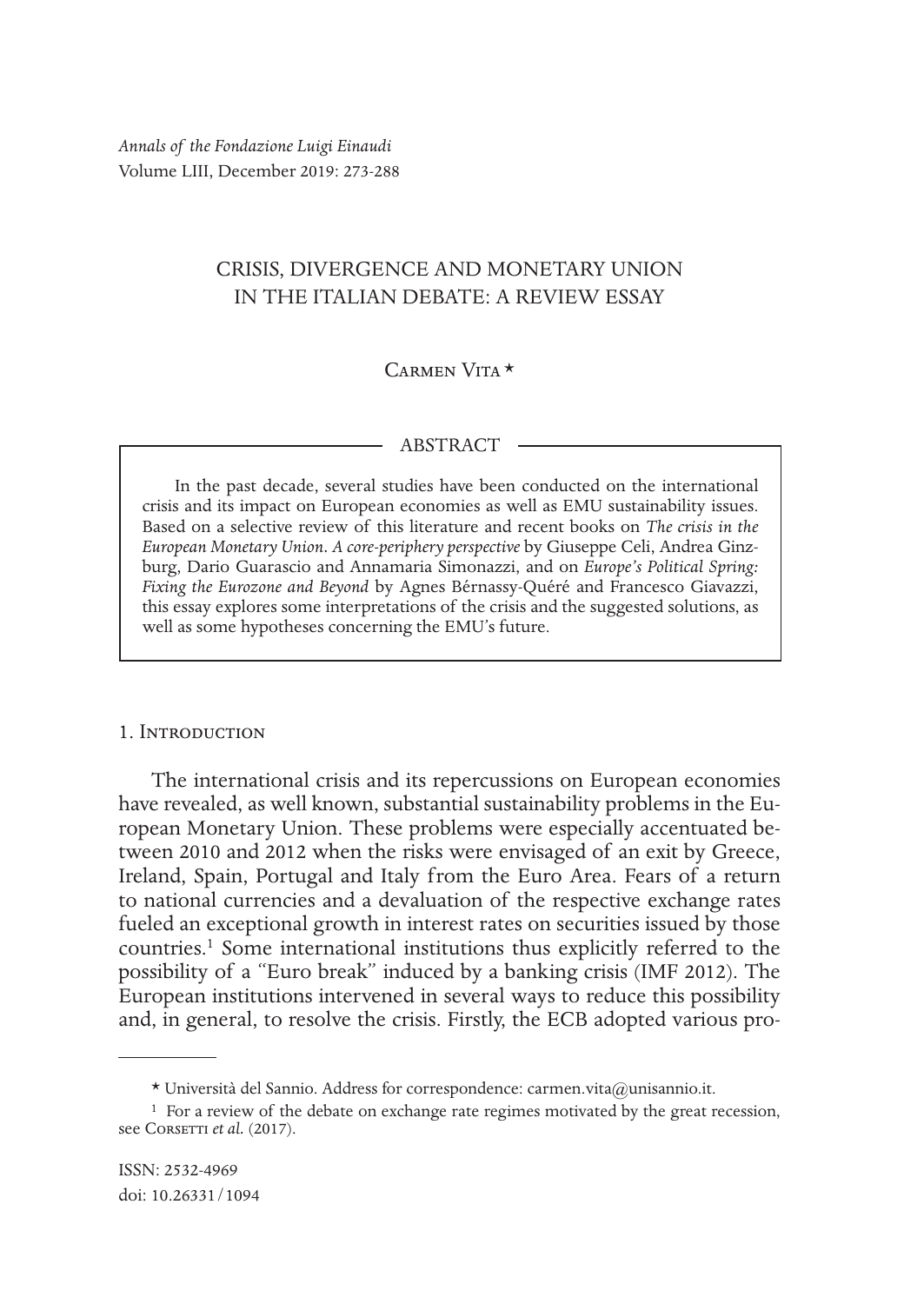grams to purchase securities on the market with the aim of reducing interest rates (see also Celi *et al.* 2018: 39ff). At the same time, the beneficiary countries had to adopt a series of fiscal policies and structural reforms<sup>2</sup> aimed at reducing public deficits and liberalizing markets, especially the labor market.<sup>3</sup> These interventions should have had other effects: through the containment of wages and domestic demand they would improve the balance of imports and exports and, in perspective, would promote the economic growth and reduce the debts of the countries in difficulty (Padoan *et al.* 2012).

Based on a selective review of recent literature on these themes, the aim of this essay is to explore some interpretations of the crisis and the solutions suggested, as well as some hypotheses concerning the EMU's future, mostly in the Italian debate. Section 2 examines the relevant literature on crisis and European context. Section 3 outlines some evidence of divergence process in EMU's countries. Section 4 presents some effects as the centralization of capital. Section 5 puts forward some hypotheses concerning the EMU's future. Section 6 draws conclusions.

### 2. Crisis and European Context

The long phase of economic stagnation is the result of the successive occurrence of two crises of a different nature. The bursting of the real estate mortgage bubble was the trigger, and the deregulation of financial markets was the explosive. Moreover, in some Eurozone countries, the public debt crisis would contribute to the persistence of financial fragility (D'Ippoliti and Roncaglia 2011).

The first is an "American" crisis because its main outbreaks (sub-prime credit crisis and the bankruptcy of Lehman Brothers) were located in the

<sup>2</sup> Other measures are the mutualization of debts, the establishment of a real banking union with European deposit insurance, the establishment of a federal budget and a system of transfers between countries as well as measures to stimulate inflation in the countries with foreign trade surpluses. Last but not least, is the urgency to increase the degree of democratic legitimacy of the Union's institutions (STIGLITZ 2014). "There is, almost, a general consensus that the one piece missing for a complete Banking Union is deposit insurance […]. However, a common deposit insurance is not compatible with the current practice of banks holding very large amounts of the government debt of their own government. An insolvency of the sovereign would bankrupt the banks, with the costs to be borne by the entire Eurozone. The problem is entirely political" (Gros 2017: 47).

<sup>3</sup> The problem is that the "reforms" required by the ECB all fall on the debtor countries. For this reason, they will not contribute to any re-equilibrium, rather they accentuate competitive deflation, thus increasing the distrust of the markets in the future value of the securities of the peripheral countries of the Union (Brancaccio and Passarella 2012: 81).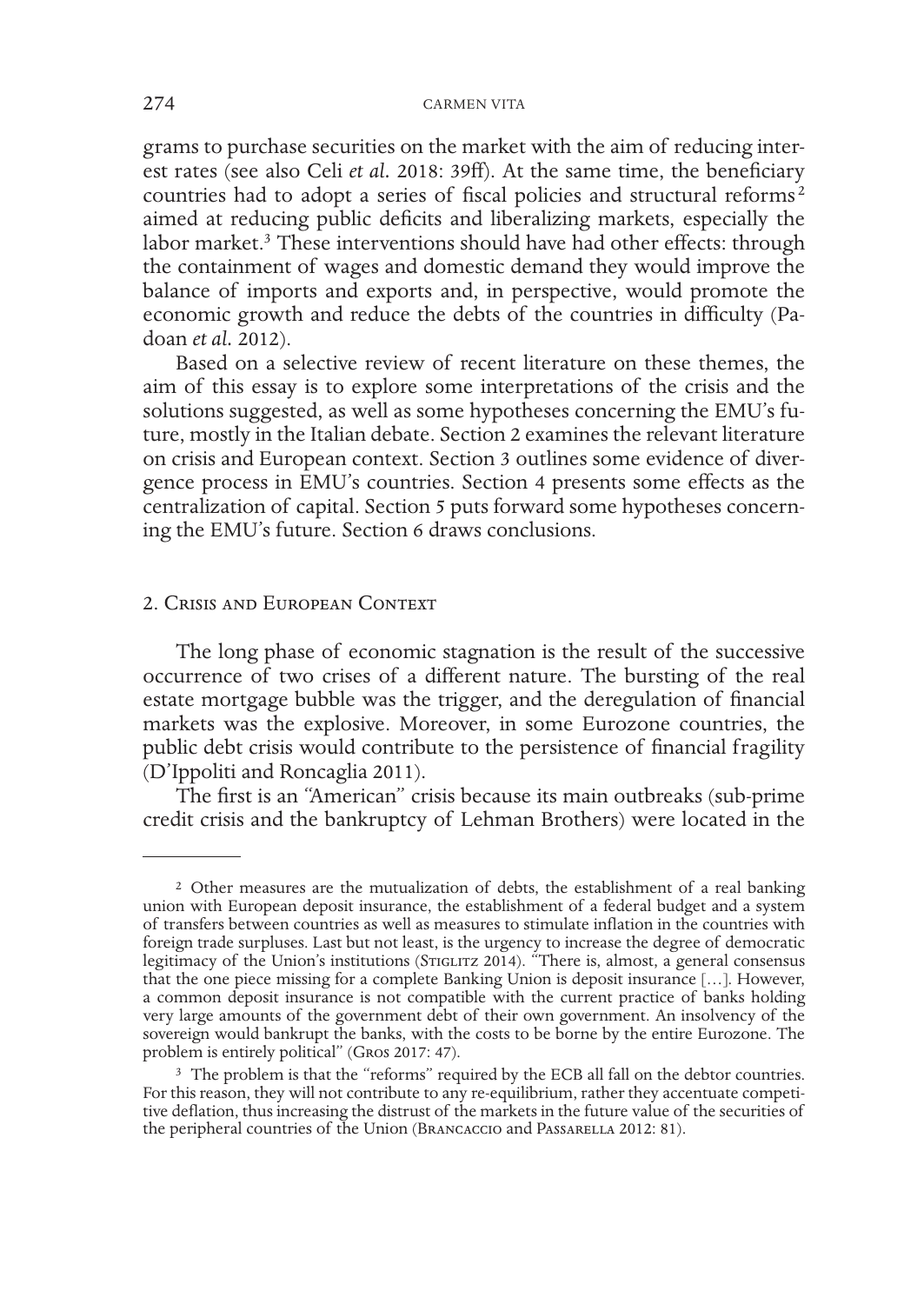United States, even though it has had worldwide repercussions. The relative financial excesses would find their origin in the necessity of capitalism to sustain aggregate demand after the remarkable changes in the distribution of income that have occurred in the past thirty years (Barba and Pivetti 2009; but also Fitoussi and Saraceno 2010). The bankruptcy of Lehman Brothers would be an emblematic example of erroneous economic policy: banks are considered responsible for determining the crisis and, in an attempt to match a penalty to guilt, a systemic shock has been introduced whose consequences have spread with a domino effect on the entire international financial and economic system (Baglioni 2018).

The second is a "European" crisis. It is located within the Euro Area and highlights its institutional fragility, especially, according to many observers (Alessandrini *et al.* 2013), in relation to an incomplete institutional integration process. In this sense, the crisis is not due to a problem of public debt-balance of payments, nor to the lack of national competitiveness, labor mobility or fiscal restrictions; rather, it is the result of the interaction between the financial crisis and the incomplete nature of European institutions (Celi *et al.* 2018: 274). Moreover, "the process of financialization in the Southern periphery played a crucial role in the emergence of imbalances between the center and the periphery and in the outbreak of the recent crisis. However, it had also long-term effects, hampering, retarding or diverting the process of development" (Celi *et al.* 2018: 234). A significant role is also played by high private debt, the fragility of the banking system and the increase in differentials on sovereign bond yields (Sarcinelli 2012). Specifically, these causes are linked to two excesses: one in finance, believing that growth would reabsorb debt financing; one in the freedom of market forces and international competition, considered the drivers of more growth and employment. Finally, there is a "geo-economic" cause that comprises three imbalances: one from the USA, which consume too much and save little; one from China, which consumes little and saves too much; one from the EMU, which does not have a unitary decision-making power, despite having a single currency and a good economic structure (Quadrio Curzio 2010: 101-102). The recession of recent years would not simply be the result of a temporary and unexpected shock caused by the financial sector; rather it is the inevitable consequence of an unbalanced growth path that the United States has followed in recent decades (Zezza 2010). Then, the structural problem of the European Union generated panic in the markets due to the absence of central banks able to support national governments, forcing the same governments to undertake excessively restrictive austerity measures (Daniele 2015). The consequence was a sharp fall in the overall demand for goods and services at a time when the economy needed to recover. In this way, on the one hand, governments could not control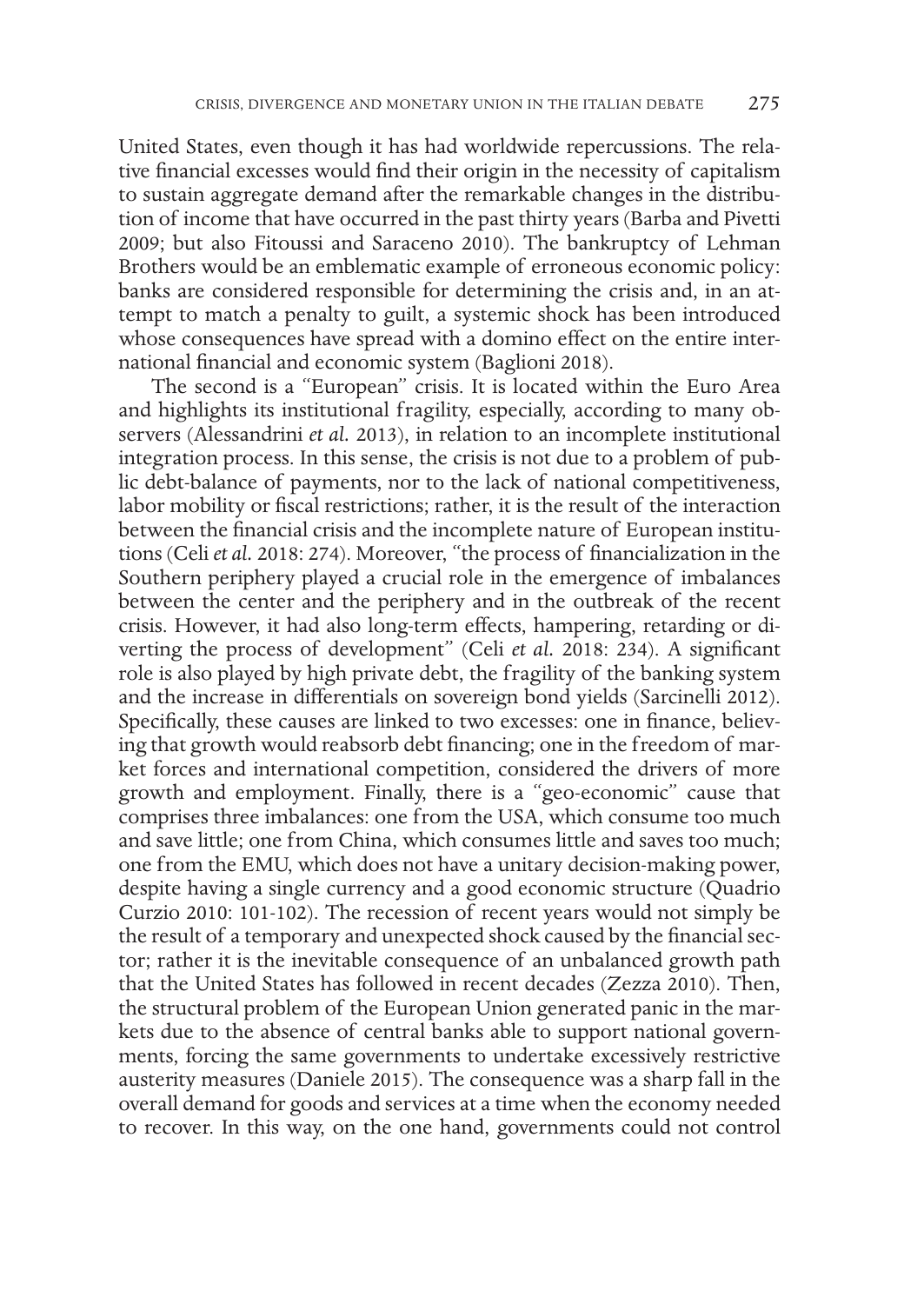deficits and, on the other, the debt/GDP ratio increased due to the collapse of GDP. In this regard, also Alesina and Giavazzi stressed that the deficit is not always a problem for the country; in some cases "budget deficits (and surplus) have a positive role in mitigating the temporary fluctuations in tax revenues and public spending" (Alesina and Giavazzi 2006: 192, *our translation*).

There is a prevailing opinion that policies aimed at containing domestic demand and wages are able to guarantee an improvement in the foreign trade balance. This supports the idea that rigid labor protection must be replaced by a temporary income protection system and active policies to assist workers involved in restructuring to access new jobs, allowing greater freedom of movement towards more innovative sectors and activities, and also strengthening economic efficiency and potential growth (Micossi and Gros 2006). This should also allow the reduction of debts of countries in difficulty. However, in Europe, it is apparent that countries with trade deficits register, on the one hand, marked growth in production and price costs and, on the other hand, a relatively modest growth in productivity, with a consequent increase in the foreign debt. It thus seems that the reduction of wages does not necessarily entail the reduction of imbalances; indeed, it may accentuate them (Krugman 1991). Moreover, the divergence between the trade balances of "strong" and "weak" countries may be further fueled. Following a reduction in the monetary cost of labor per unit of product, firms, rather than reducing prices, could increase the profit margin or, at least, leave it unchanged, determining, in any case, a change in the income distribution: while the wage share decreases, the profit share increases. In addition to the traditional effect linked to prices and competitiveness, there is a second unbalancing effect linked to the distribution of income on the Kaldorian idea of the role and power of "capital" in determining the structure of the economic system. In other words, a further channel is added through which openness to free trade and monetary and financial integration generate divergence: the process of "delocalization" or "centralization" of the "periphery" capitals towards the "core" areas (Celi *et al.* 2018, ch. 2; Brancaccio and Vita 2018). This second effect generally assumes scant relevance to the mainstream literature, while it could have a more substantial impact than the traditional one. The rules governing the Eurozone add asymmetry and rigidity to a system that is in itself unduly sclerotized by the abandonment of exchange rate flexibility (Bagnai 2011). Thus, some observers believe that this rigidity can be compensated in other ways, including greater mobility of productive factors, wage flexibility, productive diversification. In their absence, at least the convergence of inflation rates among member countries should be encouraged in order to prevent countries with low inflation from offering goods at competitive prices, becom-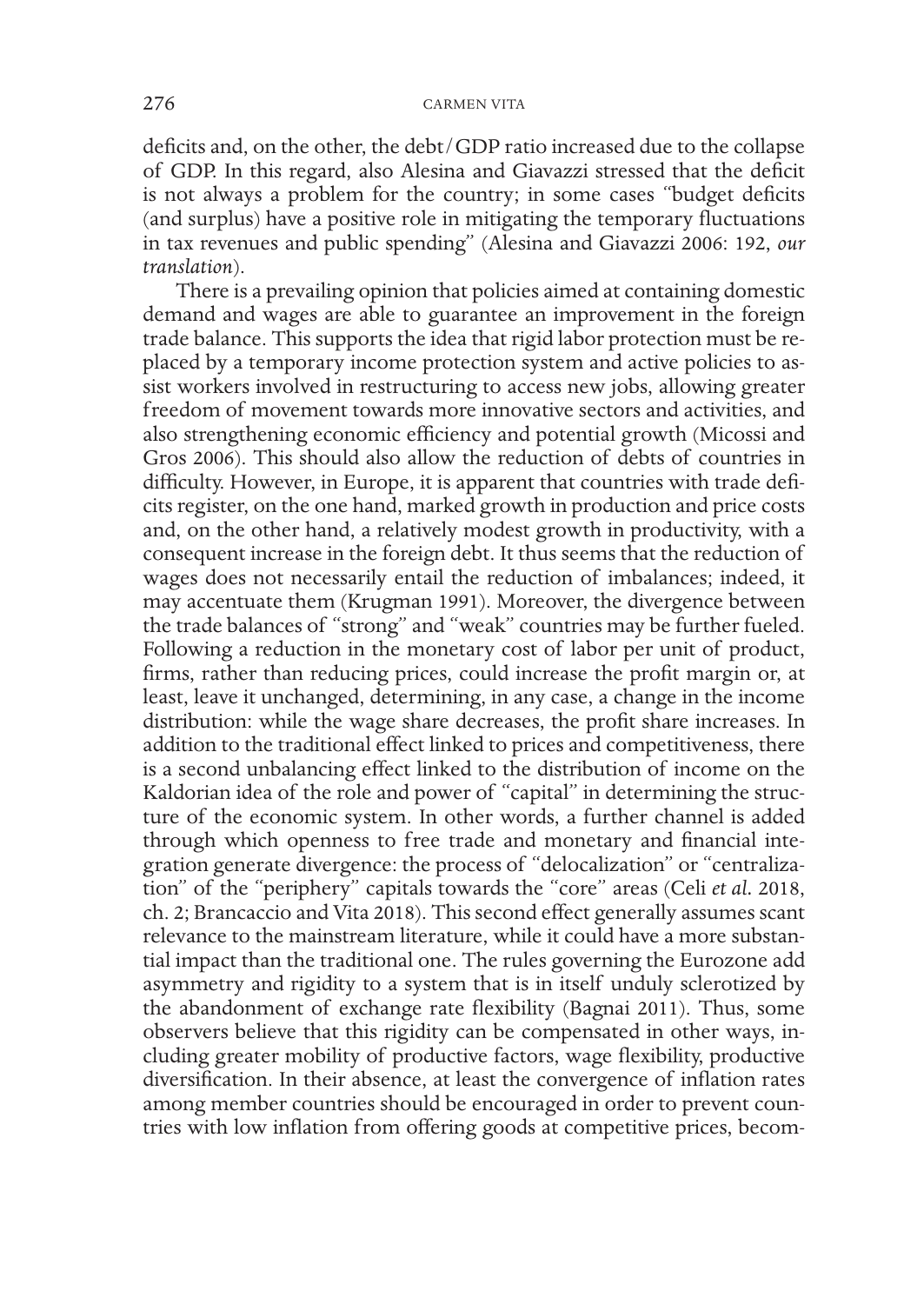ing exporters of goods and capital to countries with higher inflation so that they would become capital importers and therefore more financially fragile. Otherwise, it would be necessary for the institutions to work to remedy the consequent regional imbalances, providing for a system of fiscal integration (Eichengreen and Wyplosz 2017) able to make transfers from expanding areas to those in recession in the hypothesis of a crisis.

In a monetary union, after the loss of the monetary instrument, fiscal policy becomes responsible for stabilizing the economy against asymmetric shocks, resorting more to automatic fiscal stabilizers than to active policies. However, as long as a substantial level of political integration does not materialize, national governments have to conduct fiscal policies; this requires mechanisms able to safeguard the coordination and regulation of fiscal policy through the introduction of rules and institutions (Brunila *et al.* 2002).

### 3. Divergence: Some Evidence

After 2012, ECB interventions on the markets contributed to the reduction of interest rates in the peripheral countries, but overall the macroeconomic divergences between these same countries and the rest of the monetary union widened. In Southern European economies, production decreased, unemployment increased, corporate insolvencies increased, relations between public debt and GDP became very pronounced and persistent. Therefore, the hoped-for economic and financial recovery, especially in the peripheral countries of the Euro Area, seems not to have achieved adequate results, in spite of a significant contraction in state deficits and a deflation of wages which in some cases was considerable. Empirical evidence shows, on the one hand, a progressive loss of competitiveness of the higher inflation areas with the consequent growth of trade deficits towards foreign countries; on the other, an improvement in competitiveness for those areas better able to contain price dynamics, with the effect of accumulating trade surplus (Graziani 2002; 2003). In other words, the trade gap between the core countries (Germany in particular) and peripheral countries widened, accentuating the imbalance of credits and debts within the European Monetary Union. This evidence should be emphasized in an environment of countries in which there are substantial structural differences in terms of capitalist development, industrial structure, regulation of labor markets (Celi *et al.* 2018; Bénassy-Quéré 2017). And because of these differences, wages, labor productivity, and therefore prices change in different ways and at different rates. Therefore, the internal dynamics may be regarded as factors in support of the view that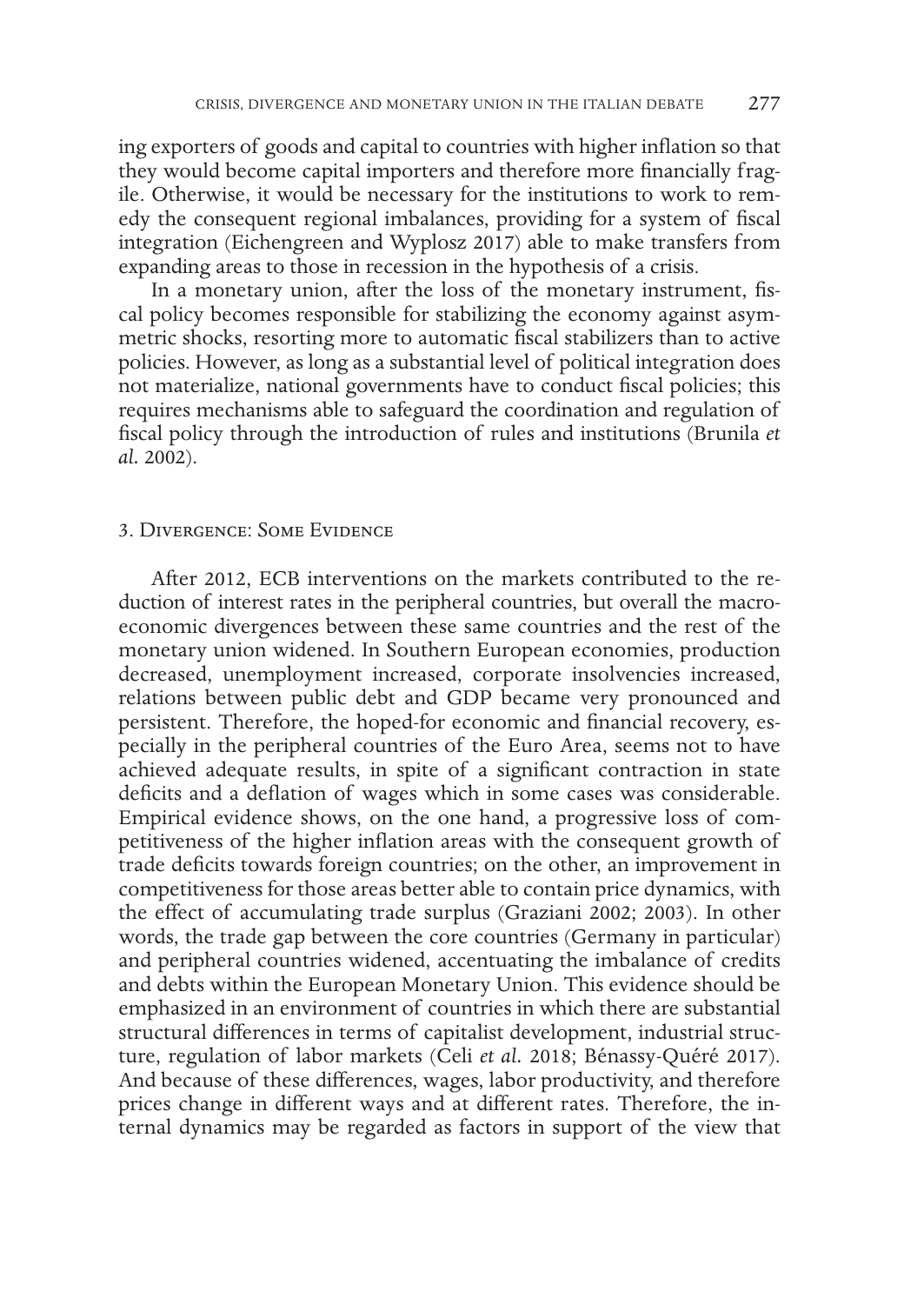integration produces divergence (Thirlwall 2000). "The crisis has thus led to a sharp economic divergence between core and peripheral countries. Contrary to the situation in the (export-driven) Germanic core of Europe, the crisis is escalating in the (debt-driven) southern countries of Europe" (Stockhammer 2014: 1).

The differences in the productive structures of the countries of the "core" and "periphery" of Southern Europe have existed since the beginning of the unification process and have led to an asymmetric capacity of countries to adapt to external shocks. This outcome, however, does not disturb observers of traditional approaches. According to this interpretation, these imbalances, and especially commercial ones, are a "natural" consequence, a virtuous process that is accomplished when it makes for more economic and financial integration between countries (Blanchard and Giavazzi 2002). The mechanism is based on the fact that greater financial integration should enable LDCs to attract capital from other countries, thanks to greater remuneration, which in this way would ensure even greater production, higher income, higher labor productivity. This condition is in line with the optimistic vision that accompanied the process of European economic integration: the removal of all barriers to the free movement of factors of production – capital and labor – would lead to the location of production activities to regions where labor has a lower cost. It should operate in an automatic rebalancing between rich areas and poor areas if the market is left to perform its function fully. In other words, there are spontaneous convergence mechanisms among the countries with the highest income and lowest income: those countries with a lower level of per capita production are those in which capital is scarcer and therefore better paid. These countries will therefore attract and accumulate capital and will have: i) faster growth in labor productivity and competitiveness; ii) greater income growth; iii) better ability to obtain and repay loans. But, as underlined in Celi et al. (2018), "the belief that the single currency would be a preliminary step of a process that would eventually lead automatically to political unification was based on the idea, which found support in economic theory, that the European integration process had a self-sustaining dynamic: integration in one 'functional' area would tend to spill over into other areas. Proponents of this theory, called 'neo-functionalism' (Haas 1958), pointed to the experience of the early years of the European integration. […] the belief in a smooth process leading to political unification was based on two presuppositions. The first related to the expectations of income convergence among the countries joining the Monetary Union […] The second assumption was that the costs of transition towards the political union, entailed by the common monetary policy, would not be too high. This corresponds to assuming that the structures of the various coun-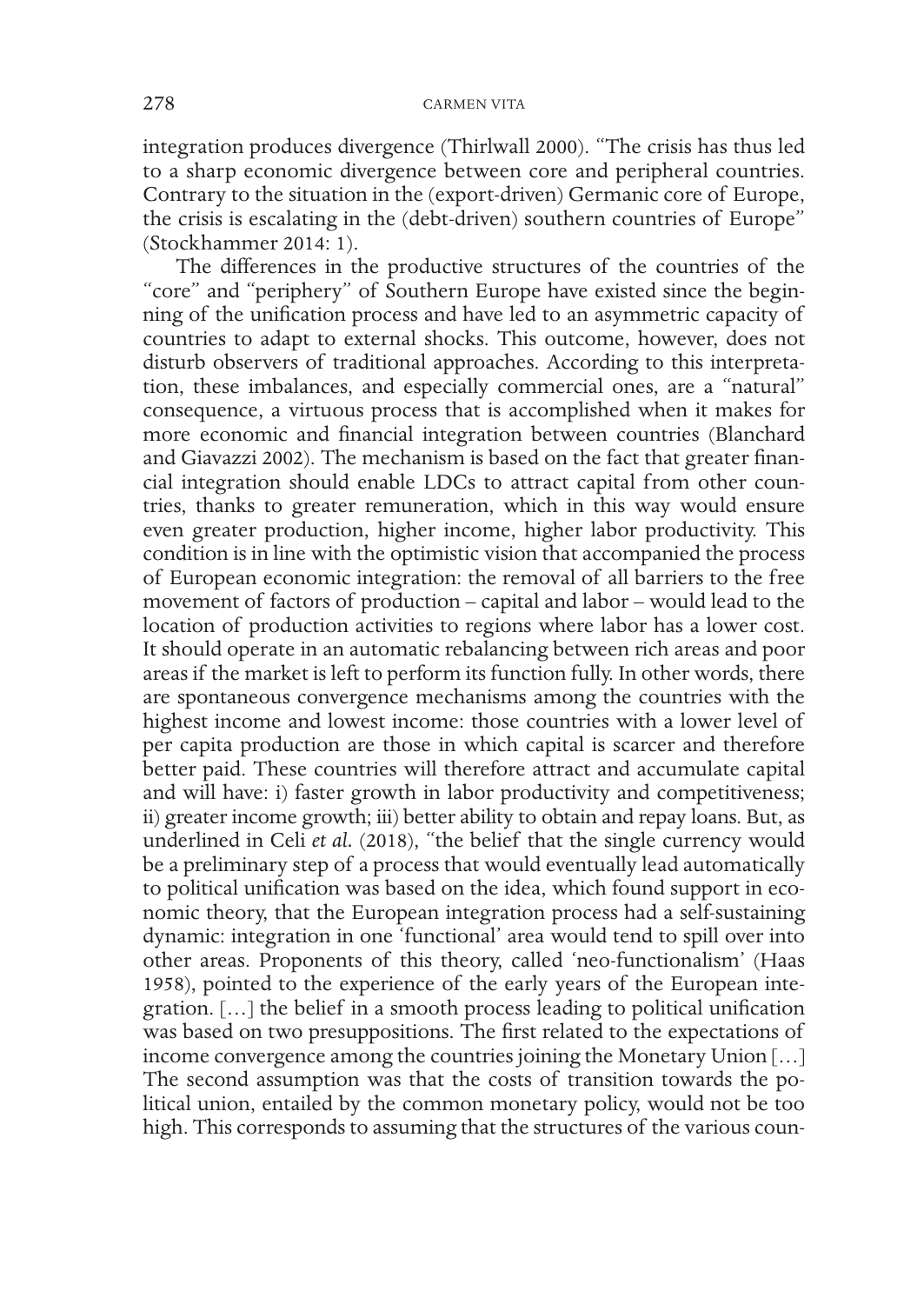tries were not too dissimilar, and responded equally to external shocks" (Celi *et al.* 2018: 54).

### 4. Where Is Capital Going?

In theory, the European Economic and Monetary Union belies the conventional idea that trade liberalization processes and financial and monetary unification would favor convergence among the macroeconomic performances of the countries involved. Yet the internal dynamics may be instead regarded as supporting the view that integration produces divergence, according to the interpretations of Myrdal and Kaldor. In contexts such as this, an anti-inflationary policy based on control of money produces a twofold negative effect which impacts on the real economy, in terms of income and employment, and on the financial structure. With regard to this latter point, if the monetary authorities decide not to intervene as "lenders of last resort", they may undermine the banking system as a result of a process of disintermediation: the debt and credit positions may find solutions outside the institutional system or through new kinds of intermediaries. This would accelerate the velocity of circulation of the monetary base and increase the interest rate, so that the credit system would risk collapse because of a lack of liquidity (Kaldor 1986; Alessandrini *et al.* 2013). Linked to this is an additional effect of deflationary policies. Contrary to traditional arguments, on the one hand, deflation reduces the value of capital, so that firms, in order to remain solvent, are forced to sell large amounts of physical capital; on the other hand, the austerity policies reduce the guarantee of solvency of domestic firms by the government. Moreover, countries in crisis end up by finding the only funding instrument in the capital market (Graziani 2001), thereby increasing their public debt and transforming the liquidity crisis into a solvency crisis. Consequently, the risk of transferring the ownership of capital from some countries to others is amplified. This situation is probably exacerbated by the behavior of the central monetary authorities, which can influence the transfer of capital ownership from "peripheral" to "core" countries through transnational mergers and acquisitions, contributing to the centralization of capital. The pressure of financial capital heightens differences among European countries. Ultimately, the implemented policies after the crisis seem suggesting an increasingly unbalanced and divergent relationship between the Union "strong" and "weak" countries but also an increase of the centralization of European capital into the stronger countries.

Recent crisis also suggest that the Eurozone could favour a negative interaction between financial markets and fiscal policy (Canale *et al.* 2018).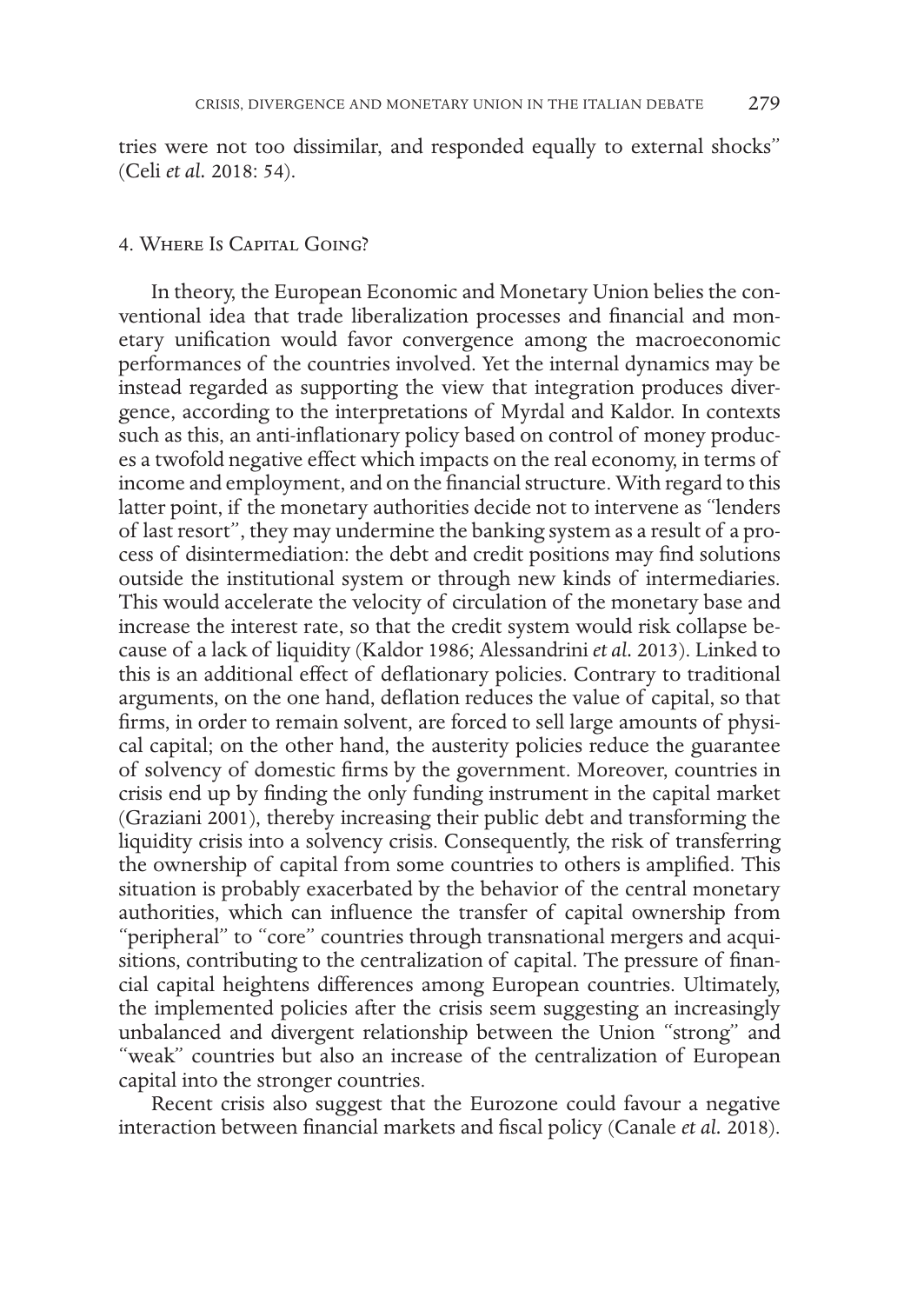Financial markets "appreciate" fiscal discipline, and this suggests that the same financial markets may limit the fiscal policy choices. This influence may be amplified when monetary union does not have a "lender of last resort", a centralized budget, but high mobility of capital, especially in periods of high indebtedness (Ardagna 2009; Foresti and Napolitano 2017). During the sovereign debt crisis in the Eurozone, fiscal austerity was the result of fear and panic in the financial market; as a result, fiscal policy decisions in Europe were constrained by the financial market's dynamics (De Grauwe and Ji 2013). These interactions between financial markets and fiscal policy make it difficult to reconcile the simultaneous existence of free capital flows, financial stability and flexibility of fiscal policy (Canale *et al.* 2018). The existence of this political trilemma seems to be of primary importance because it can become an additional factor supporting ongoing reforms of EMU governance in order to safeguard economic stability: the reforms of the banking union (Montanaro 2016; Gros 2017), the role of the ECB prudential supervision and "lender of last resort" are intended to weaken the influence of the financial markets on fiscal policy, reduce financial instability, and minimize the risk of self-fulfilling crisis (Obsfeld 2013; Pisani-Ferry 2012; De Grauwe 2011). In addition, with regard to capital movements and the strength of speculation it has been observed that greater chances to defend against speculative attacks derive precisely from the adoption of a single currency (De Cecco 1998). Considering the institutional rules of the European Monetary Union, speculation has benefited not only from the national public debt but also from the absence of unified management of financial policy (D'Ippoliti and Roncaglia 2011: 208). Therefore, "one of the main lessons of the financial crisis is that, to preserve full financial integration and financial stability, the Eurozone needs to build elements of a common fiscal policy. […] A major lesson of the financial crisis is that, when this happens, monetary policy should be coordinated with fiscal policy to sustain aggregate demand" (Tabellini 2017: 33-34). In spite of this, the role of the EU should be limited to two areas: mandating the adoption of state-of-the-art fiscal institutions and, through the European Banking Authority eliminating the loop between sovereign debt markets and banking systems. "Fiscal policy is a valued national prerogative. Nothing is more delicate than the national decision of who to tax, how to tax, and on what to spend the revenues. The idea that these decisions, or even significant influence over these decisions, could be turned over to technocrats in Brussels was always illusory, short of political union which, recent events remind us, is not in the cards". But, "the principal obstacle to repatriating fiscal policy to national governments is that fiscal problems could infect and destabilize the banking systems of not just the home country but also its neighbors, whether because banks are heavily invested in gov-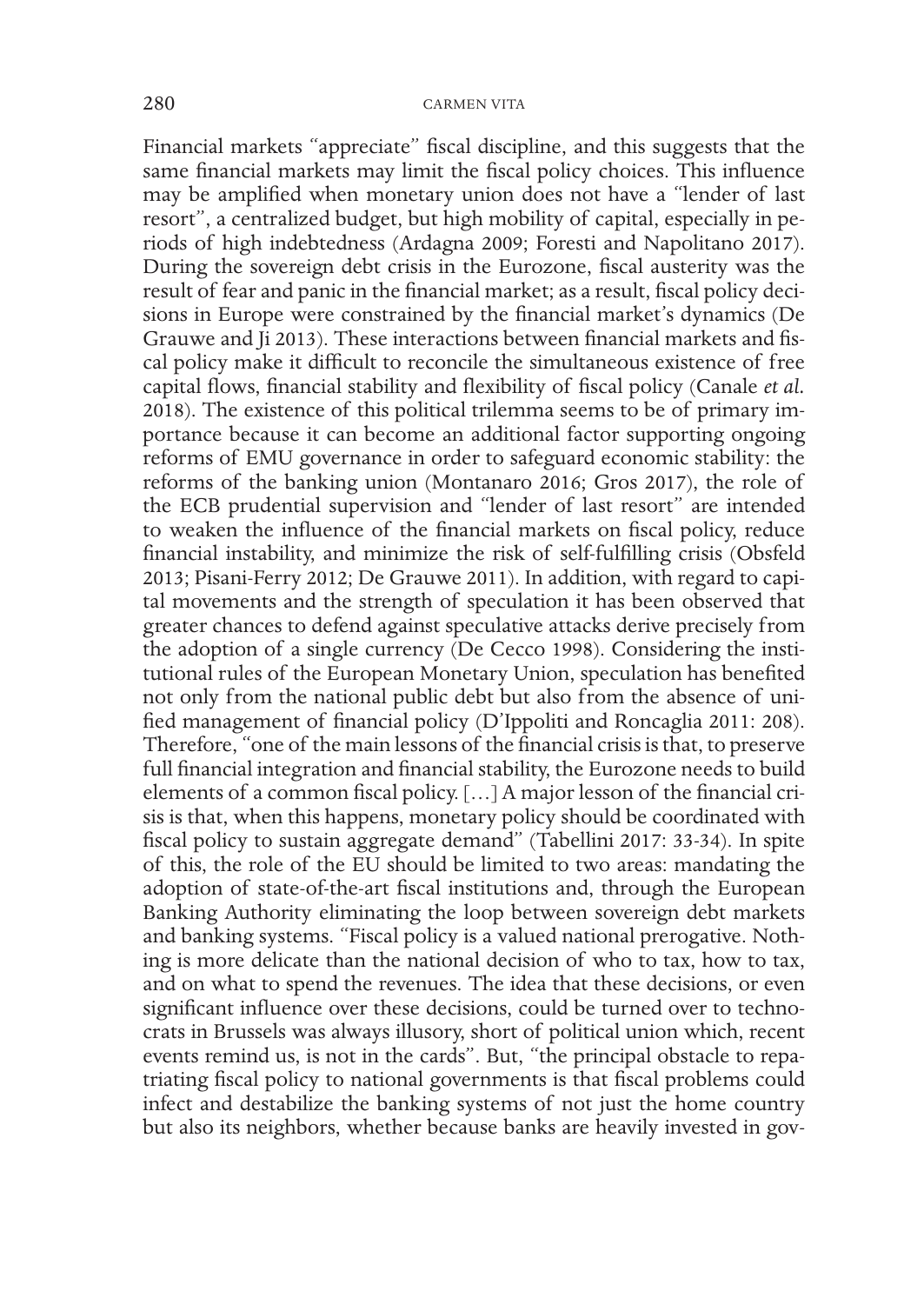ernment bonds or because they lend to one another through the interbank market. Contagion from the bond market to the banking system and from one banking system to another remains a serious risk" (Eichngreen and Wyplosz 2017: 62-64).

### 5. Crisis, "Genetic Defects" of the Single Currency and Exit

There is a large part of literature on analysis of the advantages and disadvantages of the single European currency; <sup>4</sup> here we describe how the so-called "genetic defects" of the Euro Area can create instability. The Euro is a rigid currency, on the one hand, and a defenseless currency on the other, which gives rise to a system similar to an ultra-rigid fixed exchange rate system consisting of very different countries. According to the theory of optimum currency areas propounded by Mundell (1961), there are four conditions that make the adoption of a single currency sustainable and efficient: price and wage flexibility, mobility of production factors, integration of fiscal policies and convergence of inflation rates.<sup>5</sup> The Eurozone is largely deficient in these factors; a deficiency that systematically and structurally generates growing dominance of the strongest and more competitive countries over the weak ones, which cannot devalue to realign their prices with those of the competition: the former have commercial surpluses and therefore financial reserves to lend to countries that buy their goods; the latter accumulate trade deficits and debts to cover them: "the OCA approach focuses on the individual countries' characteristics, it misses the systemic perspective: by ignoring the interdependence among countries, it can neglect the effects of each country's policies on the rest of the area" (Celi *et al.* 2018: 35). The growing trade surplus of strong countries and the corresponding gaps of other European countries have contributed to the Eurozone crisis: "It has never happened that a nation with the largest current account balance to GDP ratio drains liquidity financed through deficit with the increase in the public debt of its products importing countries" (Di Taranto 2017: 44 *our translation*), where the function of the core countries of a monetary system is to create liquidity and not to drain it (De Cecco and Maronta 2013).

Several observers look favorably on a possible Eurozone break-up. In Europe, there are different positions favorable to a coordinated exit from the Euro and a return to national sovereignty by allowing individual coun-

<sup>4</sup> Among others, see Jossa (1999).

<sup>5</sup> See also De Cecco (1971).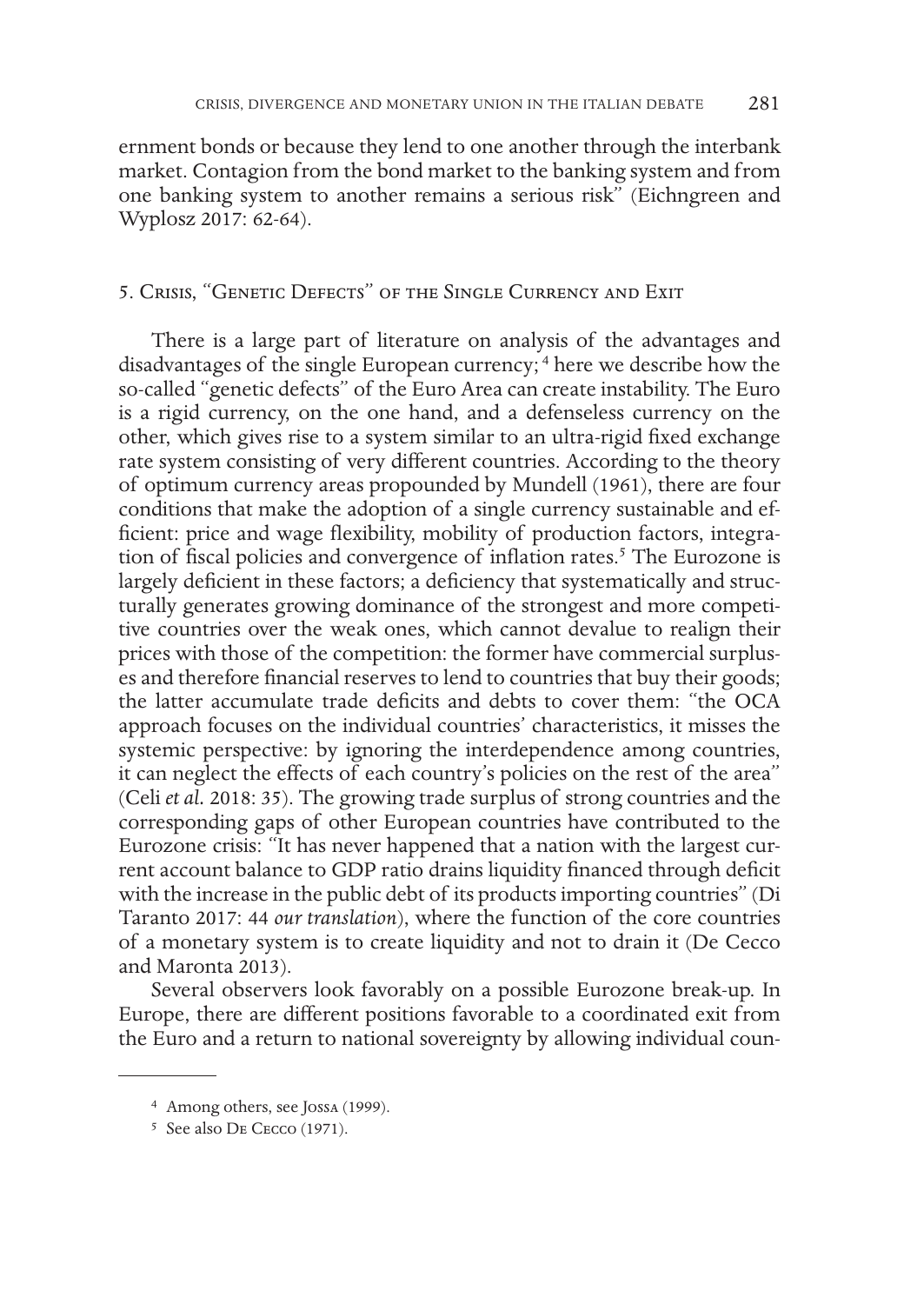tries to devalue. Although the exit strategy appears to be a very high risk operation that, by itself, does not solve all the problems, according to some observers it remains a possible option and, to some extent, a desirable one (Bagnai 2012): monetary unification could be necessary if the renunciation of an element of flexibility (that of exchange) is useful for absorbing shocks or compensating for structural divergences. Perhaps the most honest and least destructive thing to do, rather than invoking ideological rules, is to recognize the mistake, pay for it, and endure the exit from the Euro costs (Bagnai 2011). Some other proposals emphasize that, only at national level, countries can defend themselves from the rigid liberal policies imposed in recent decades and can adopt an industrial policy and public investment substantially precluded by the prohibition of so-called state aid (Grazzini 2017). Moreover, it is argued that the limitation of national sovereignty is the means to attack social rights: in the UK and the USA the attack on workers' rights and their material conditions of life took place openly and frontally between the late 1970s and the first half of 1980s; in continental Europe it developed more gradually and indirectly, by the progressive depletion of national sovereignty (Pivetti 2011). However, we cannot neglect the risks related to the disintegration of European Monetary Union (Zingales 2014), mostly the destabilizing effects on bank balance sheets, the competitive devaluations and the possibility of nationalist tensions that today appear dormant (see also Brancaccio, De Cristofaro, Vita 2019). It would be better to remain in the Eurozone, reviewing and redefining the structure rather than exit and rebuild the infrastructure of the national currency (Marelli and Signorelli 2017). Moreover, "the urgency to rethink EU policy lies behind the resurgence of industrial policy. Industrial policy should steer investment towards those activities that are desirable in both economic and social terms, fostering structural change, reallocation of resources, diversification and upgrading. We argued that this process of development is not automatic, and it is especially hard for the latecomer countries, which operate far from the frontier. It calls for the active intervention of the state, which must be tailored to the various areas' levels of capabilities, while aiming at the same time to promote their extension and upgrading. The need for a 'new' industrial policy has at last been accepted also at the EU level" (Celi *et al.* 2018: 252-253).

However, "The risk of Euro exit and of sudden stops remains a significant concern. To be viable in the long run, the monetary union needs an effective system of risk-sharing in exceptional circumstances, such as sudden stops and systemic financial crisis" (Tabellini 2017: 35). The Euro has a future only if we enact risk-sharing among all Euro Area countries, by implementing some strategies as public debt mutualisation (Di Taranto 2017) but also the European insurance of bank deposits and the ECB's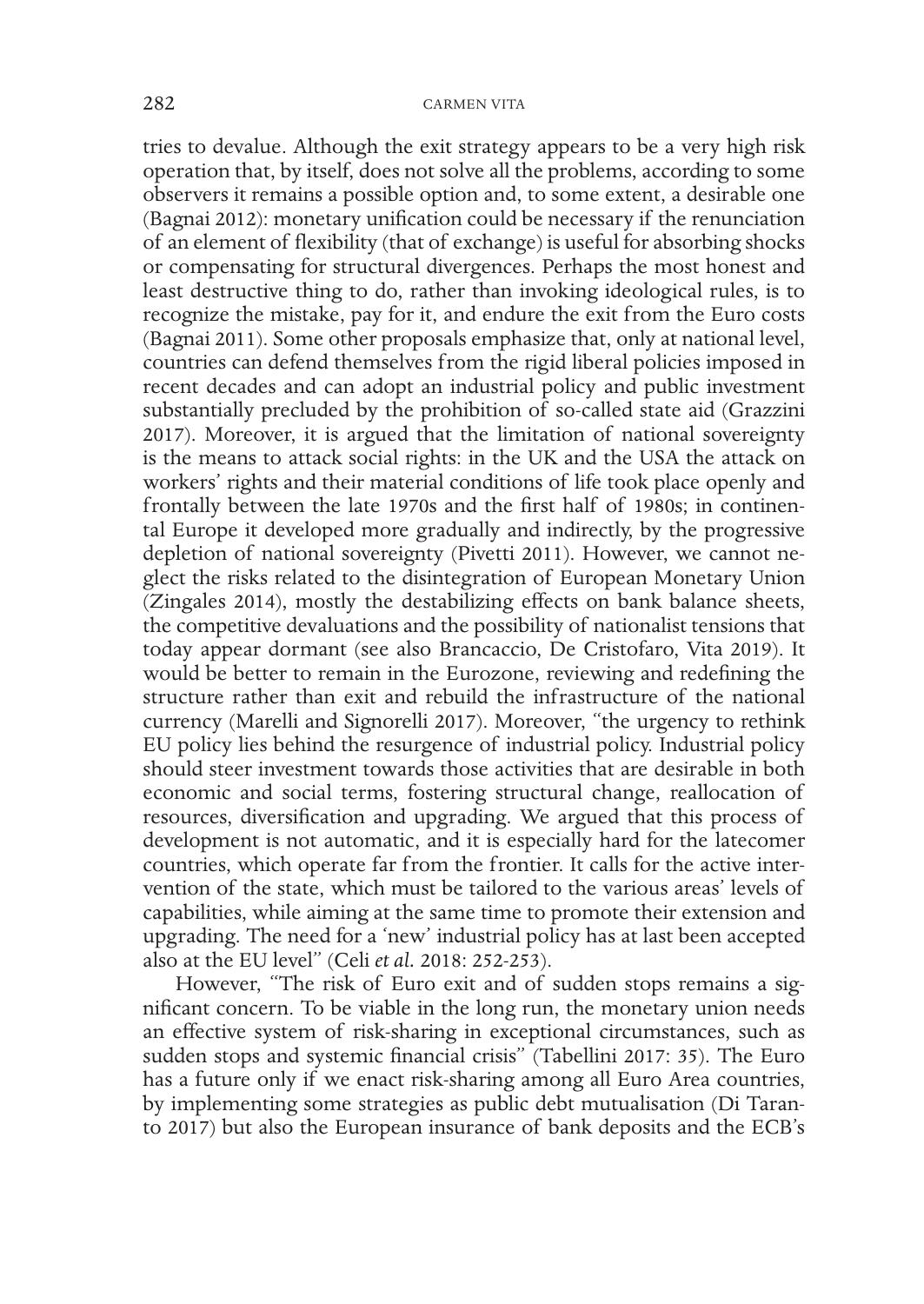monetary policy aimed to reduce the spreads between countries (Minenna *et al.* 2016).

### 6. Conclusions

The intervention of the ECB as a "lender of last resort" has reduced, according to some, the risk of a possible exit from the Euro Area due to the explosion of interest rates. The austerity measures would have led to an improvement in the economic cycle of the Eurozone through an "injection" of confidence such as to favor the recovery of consumption and investments.6 In reality, this trust effect finds modest empirical evidence (De Grauwe 2013). Moreover, the deflationary spiral into which the austerity policies forced the peripheral countries raised another risk: that of an increase in social tensions (Vercelli 2017) and a reduction of political consensus on the overall project of European unification (De Grauwe 2013) because the European structure is made up of countries that are competing with each other while under common rules. "Since 2008, tight fiscal policies, belated monetary stimulus and perverse adjustment policies have led to profound crisis in the European periphery. Many areas have suffered destruction of productive capacity and permanent loss of output […]. The severity and extent of the crisis and its unequal effects have increased the risk of fragmentation of the EU and threatened the very survival of the Monetary Union" (Celi *et al.* 2018: 251). However, the increase widespread hostility to the EU could become a limit for the possible revision of the institutional structure in the next future (Tonveronachi 2016). The future of European integration needs: a political space in which leaders are not distracted by emergency of a crisis; and a consistent integration strategy to prevent new crises and to take technical decisions for a more resilient Eurozone (Bénassy-Quéré and Giavazzi 2017).

On the other hand, the exit option does not guarantee the maintenance of a solvency condition and, therefore, the end of the capital centralization process. The resulting devaluation of domestic currency could lead to a reduction in the relative wealth of domestic firms with further foreign acquisitions of capital goods on the domestic market (Brancaccio and Fontana 2016). "Global imbalances in the balance of payments are a problem for

<sup>6</sup> Among the scholars, which supported the idea of expansive austerity, we can find a kind of "revisionism": some of them noted that cases of successful fiscal consolidation based rather on increasing taxes than on the reduced expenditure (PEROTTI 2013). For a review of the thesis of expansive austerity, see also Petraglia and Purificato (2013). On fiscal consolidation, see Foresti and Marani (2014).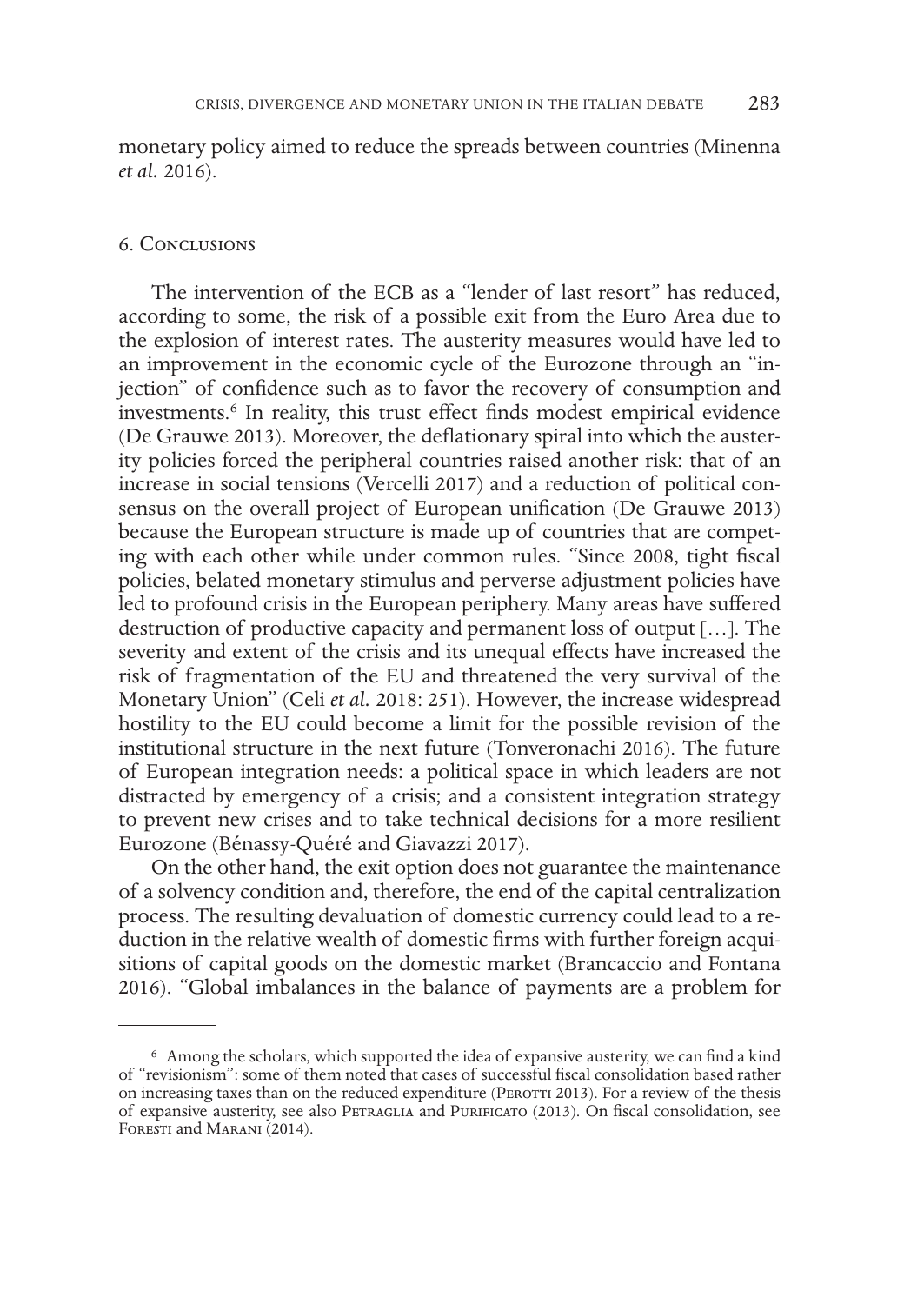the world economy. They produce large, volatile speculative capital flows; [...] and produce arbitrary reallocation of resources between countries in deficit and surplus countries, often from poorer to richer ones" (Thirlwall 2011: 357, *our translation*).

The single currency does not allow those typical rebalancing mechanisms of a competitive system that proves, once again, to be a mere statement of principle when there are unstable conditions in the external accounts, as happens today between Germany and the Union peripheral countries. Compared to the single currency, the economically weaker Eurozone nations have only one instrument of economic policy: deflation, whose negative effects on employment rates are masked by new forms of flexible working (Di Taranto 2017). Proponents of a deflationary policy envisage three goals: (i) reducing the deficit in the foreign accounts through a fall in demand for imported goods and an acceleration in exports due to the worsening of the internal outlets; (ii) a reduction of the public deficit; (iii) a brake on price increases (Sylos Labini 2014). The cost of a policy of rebalancing the balance of payments based on *laissez-faire* in relations with foreign countries and deflation is part of the de-industrialization of a country (Kaldor 1979; Celi *et al.* 2018: ch. 3).

Alternatively, the problem is in terms of preferences difference: "The inevitable starting point is that EU countries have different preferences in terms of the efficiency-equity trade-off. The question, then, is whether making progress in parallel along the two sides of this trade-off may be acceptable politically, given that progressing along only one dimension is unlikely to be on offer" (Bénassy-Quéré and Giavazzi 2017: 1).

However, the world economy does not necessarily have to be in this situation of serious global imbalances; it can establish some institutional mechanisms to penalize the surplus countries that are reluctant to, or unable to, spend more or reduce their surplus in some way (Thirlwall 2011).

It therefore seems that to remedy the effects of the propagation of cyclical movements caused by imbalances in the balance of payments, instead of trusting in self-regulating capacity of the market, it is necessary to exercise greater control over private spending and undertake more planning of international development<sup>7</sup> with a different distribution of costs between the "strong" and "weak" countries. "The Eurozone crisis has been interpreted as a balance of payments crisis. Given the impossibility to depreciate, the deficit countries' lack of competitiveness called for domestic deval-

<sup>&</sup>lt;sup>7</sup> See KALDOR (1952). These conclusions appear less anachronistic when you consider that since 2008 have been implemented worldwide, numerous protectionist measures. See, for example, European Commission (2013).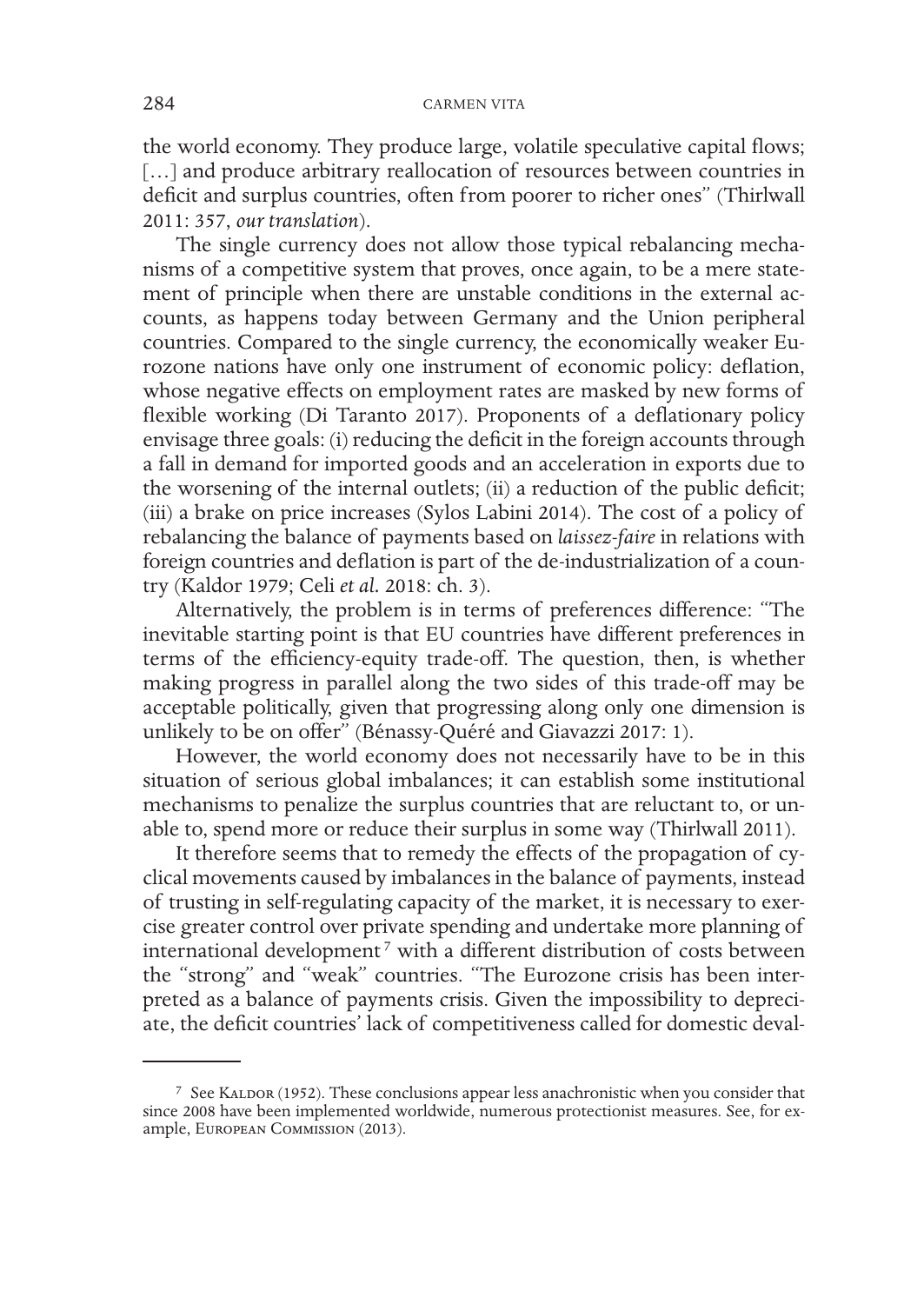uation. Fiscal austerity was deemed able to solve the sovereign debt crisis and restore price competitiveness. While contesting this interpretation (in Chapters 2 and 7), we have argued that the Southern European countries' crisis can be interpreted in terms of a core-periphery model. Adopting a long-term view, we have claimed that the problems of the periphery are of a structural nature, and have been exacerbated by the policies implemented before and during the current crisis. Keynesian policies stimulating demand are indispensable for the broadening of the production structure and the increase in production and income that are required to ensure full employment" (Celi *et al.* 2018: 268). The differences in the productive structures of the countries of central and peripheral Europe have existed since the beginning of the unification process and have resulted in an asymmetric capacity of countries to adapt to external shocks.

The forces that protect and freeze the status quo of institutions and of productive specialization will be dominant without a public policy that: promotes, through investment, the renewal of the production structure (Celi *et al.* 2018; De Grauwe 2017); safeguards European workers (Brancaccio, Garbellini 2015) through an union job (Bénassy-Quéré 2017); looks at a policy of control of capital exchanges and goods more favorably (Kaldor 1978).

#### **REFERENCES**

- Alesina A. and Giavazzi F. 2006, *Goodbye Europa. Cronache di un declino economico e politico*, Milano: Rizzoli.
- Alessandrini P., Papi L., Presbitero A.F. and Zazzaro A. 2013, "Crisi finanziaria globale, crisi sovrana e crisi bancaria: l'Italia e il confronto europeo", *Mo.Fi.R. Working Papers* 87, Money and Finance Research group (Mo.Fi.R.) – Univ. Politecnica Marche – Dept. Economic and Social Sciences.
- Ardagna S. 2009, "Financial Markets' Behaviour around Episodes of Large Changes in the Fiscal Stance", *European Economic Review*, 53: 37-55.
- Baglioni A. 2018, *La rete bucata. Le regole e i controlli sulla finanza*, Firenze: Mondadori.
- Bagnai A. 2011, "Crisi finanziaria e governo dell'economia", *Costituzionalismo.it*, 3: 1-27.
- 2012, *Il tramonto dell'euro. Come e perché la fine della moneta unica salverebbe democrazia e benessere in Europa*, Reggio Emilia: Imprimatur.
- Barba A. and Pivetti M. 2009, "Rising Household Debt: Its Causes and Macroeconomic Implications. A Long-period Analysis", *Cambridge Journal of Economics*, 33 (1): 113-137.
- Bénassy-Quéré A. 2017, *Jobs Union*, in A. Bénassy-Quéré and F. Giavazzi 2017: 75-78.
- Bénassy-Quéré A. and Giavazzi F. (eds.) 2017, *Europe's Political Spring Fixing the Eurozone and Beyond*, VoxEU.org ebook, CEPR Press, March.
- BLANCHARD O. and GIAVAZZI F. 2002, "Current Account Deficits in the Euro Area: The End of Feldestein-Horioka Puzzle?", *Brookings Papers on Economic Activity*, 2: 147-186.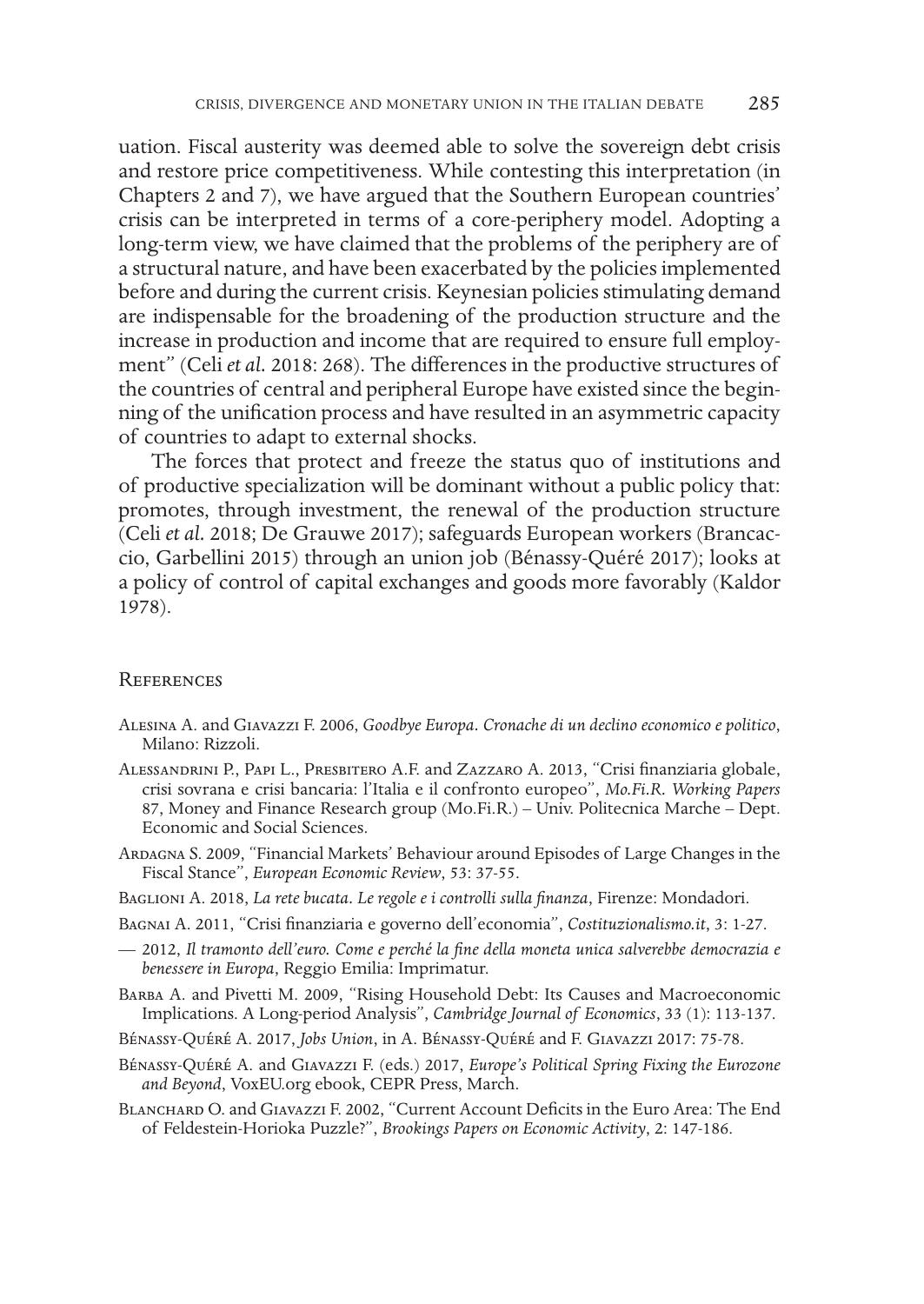- BRANCACCIO E., COSTANTINI O. and LUCARELLI S. 2015. "Crisi e centralizzazione del capitale finanziario", *Moneta e Credito*, 68 (269): 53-79.
- BRANCACCIO E., DE CRISTOFARO F. and VITA C. 2019 (forthcoming), "Nascita, apogeo e crisi dell'unificazione europea: interpretazioni "statiche" e "dinamiche"", *Il Pensiero economico italiano*.
- Brancaccio E. and Fontana G. 2016, "'Solvency Rule' and Capital Centralization in a Monetary Union", *Cambridge Journal of Economics*, 40 (4): 1055-1075.
- BRANCACCIO E. and GARBELLINI N. 2015, "Currency Regime Crises, Real Wages, Functional Income Distribution and Production", *European Journal of Economics and Economic Policies: Intervention*, 12 (3): 255-276.
- Brancaccio E. and Passarella M. 2012, *L'austerità è di destra. E sta distruggendo l'Europa*, Milano: Il Saggiatore.
- Brancaccio E. and Vita C. 2018, "La 'legge' marxiana di centralizzazione del capitale: il dibattito in Italia", *Il pensiero economico italiano*, 26 (2): 101-113.
- BRUNILA A., BUTI M. and IN'T VELDT J. 2002, "Fiscal Policy in Europe: How Effective Are Automatic Stabilisers?", *European Commission Economic Papers* 177, September.
- Camiglio L. 2012, "La crescita europea ed il futuro dell'euro: rischi e strategia", in F. Timpano and F. Arcelli (eds.), *Atti della ottava "Lezione Mario Arcelli"*, Soveria Mannelli: Rubbettino: 37-45.
- Canale R.R., De Grauwe P., Foresti P. and Napolitano O. 2018, "Is There a Trade-off between Free Capital Mobility, Financial Stability and Fiscal Policy Flexibility in the EMU?", *Review of World Economics*, 154 (1): 177-201.
- Celi G., Ginzberg A., Guarascio D. and Simonazzi A. 2018, *Crisis in the European Monetary Union. A Core-Periphery Perspective*, London-New York: Routledge.
- CORSETTI G., KUESTER K. and MÜLLER G.J. 2017, "Fixed on Flexible Rethinking Exchange Rate Regimes after the Great Recession", *IMF Economic Review*, 65 (3): 586-632.
- D'Ippoliti C. and Roncaglia A. 2011, "L'Italia: una crisi nella crisi", *Moneta e Credito*, 64 (255): 189-227.
- Daniele V. 2015, "L'austerità espansiva. Breve storia di un mito economico", in A. Di Maio e U. Marani (eds.), *Economia e luoghi comuni. Convenzione, retorica e riti*, Roma: L'Asino d'oro Edizioni: 39-67.
- De Cecco M. 1971, "La teoria delle aree valutarie ottime e l'unificazione monetaria europea", in L. Giusso (ed.), *Teoria delle unioni monetarie e integrazione europea*, Napoli: ESI.
- 1998, "Una diga contro la crisi dei mercati", *La Repubblica. Affari e Finanza*, 4th May.
- De Cecco M. and Maronta F. 2013, "Berlino, Roma e i dolori del giovane euro", *Limes*, 4: 27-28.
- De Grauwe P. 2011, *The European Central Bank as a Lender of Last Resort*, Vox. Available at: http://www.voxeu.org/article/european-central-bank-lender-last-resort (accessed October 16, 2019).
- 2013, "Design Failures in the Eurozone: Can They Be Fixed?", *LEQS Paper* 57. Available at: http://www.lse.ac.uk/europeanInstitute/LEQS%20Discussion%20Paper%20 Series/LEQSPaper57.pdf (accessed October 16, 2019).
- 2017, *Making Eurozone Sustainable*, in Bénassy-Quéré and Giavazzi 2017: 25-32.
- De Grauwe P. and Ji Y. 2013, "From Panic-Driven Austerity to Symmetric Macroeconomic Policies in the Eurozone", *Journal of Common Market Studies*, 51(Issue Supplement S1): 31-41.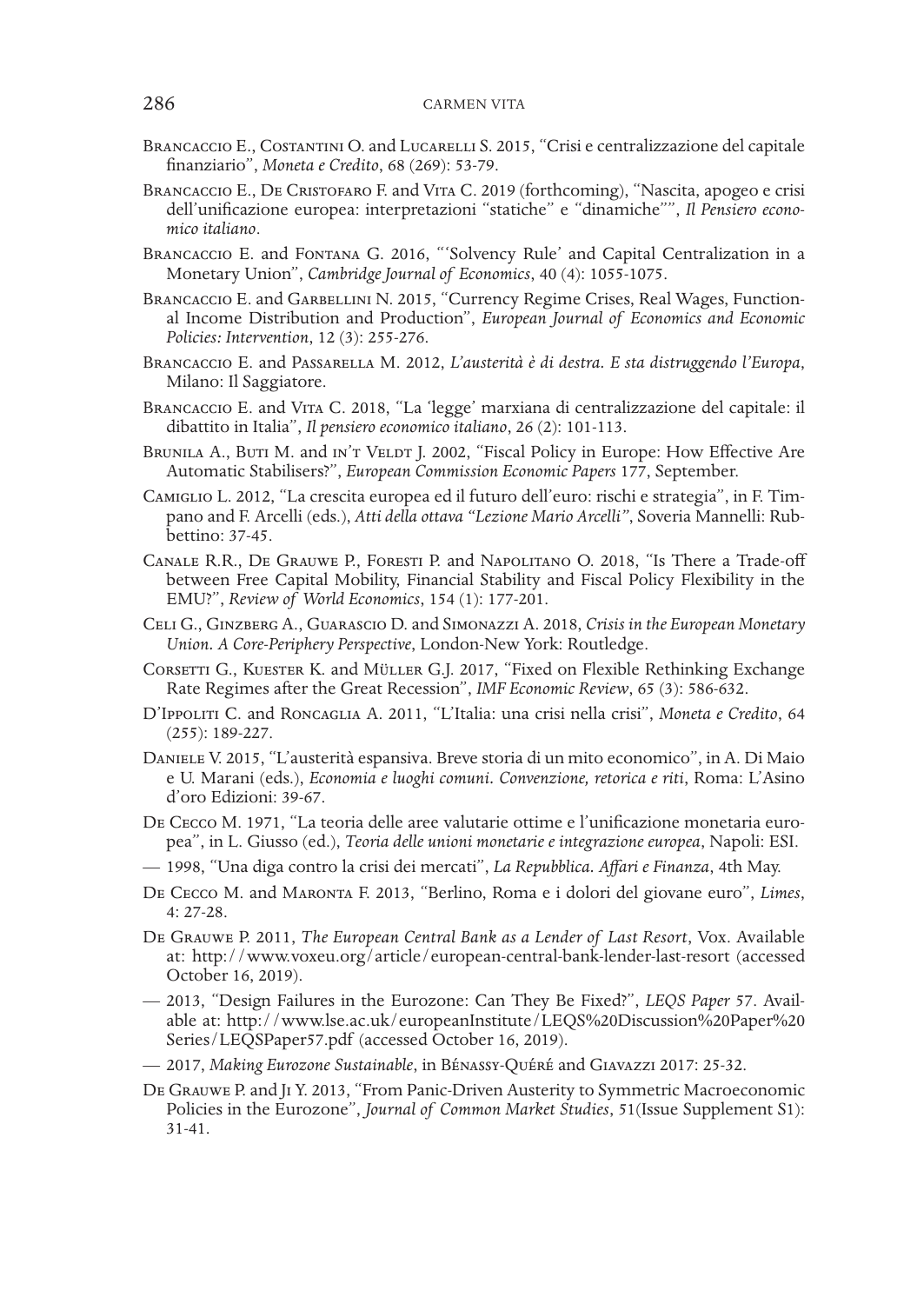- DI TARANTO G. 2017, *L'Europa tradita. Lezioni dalla moneta unica*, 2ª ed., Roma: LUISS University Press.
- Eichengreen B. and Wyplosz C. 2017, "Europa Fiscal Conundrum", in Bénassy-Quéré and F. Giavazzi 2017: 61-68.
- European Commission 2013, *EU Report: Trade Protectionism still on Rise across the World*, 2 September.
- Fitoussi J.P., Saraceno F. 2010, "Europe: How Deep Is a Crisis? Policy Responses and Structural Factors behind Diverging Performances", *Journal of Globalization and Devel- opment*, 1 (17).
- Foresti P. and Marani U. 2014, "Expansionary Fiscal Consolidations: Theoretical Under- pinnings and their Implications for Eurozone", *Contributions to Political Economy*, 33: 19-33.
- Foresti P. and Napolitano O. 2017, "On the Stock Market Reactions to Fiscal Policies", *International Journal of Finance and Economics*. https://doi.org/10.1002/ijfe.1584.
- Graziani A. 2001, *Lo sviluppo dell'economia italiana. Dalla ricostruzione alla moneta unica europea*, Torino: Bollati Boringhieri.
- 2002, "The Euro: An Italian Perspective", *International Review of Applied Economics*, 16 (1): 97-105.
- 2003, "L'economia italiana tra Unione Europea e mondializzazione", in A. Giannola and C. Imbriani (eds.), *Neo dualismo. Istituzioni, mercati e politiche di intervento*, Soveria Mannelli: Rubettino: 327-350.
- Grazzini E. 2017, "L'insostenibilità dell'euro. Moneta bancaria, moneta nazionale e uto- pia dell'eurobancor", in B. Bossone, M. Cattaneo, E. Grazzini and S. Sylos Labini (eds.), *Per una moneta fiscale gratuita. Come uscire dall'austerità senza spaccare l'euro*, eBook Mi- croMega/6: 250-278.
- Gros D. (2017), "Try again to Complete the Banking Union!", in Bénassy-Quéré Giavazzi 2017: 47-60.
- Haas E.B. 1958, *The Uniting of Europe: Political, Social, and Economic Forces*, *1950-1957*, Stan- ford, CA: Stanford University Press.
- International Monetary Fund 2012, "Growth Resuming, Dangers Remain", *World Eco- nomic Outlook*, April.
- Jossa B. 1999, *La moneta unica europea. Argomenti pro e contro*, Roma: Carocci.
- KALDOR N. 1952, "The International Impact of Cyclical Movements", in E. Lundberg (ed.), *The Business Cycle in Post War World*, London: MacMillan, 1955, vol. 2 ed. it.
- 1978, "The Effects of Devaluations on Trade in Manufactures", in *Further Essays on Ap- plied Economics*, London: Duckworth.
- 1979, "What is De-industrialization?", in F.T. Blackaby's (ed.), *De-industrialization*, Lon- don: Heineman.
- 1986, "La crescita economica e il problema dell'inflazione. II", in F. Targetti (ed.), *Oc- cupazione, inflazione, moneta e tassazione*, Torino: Einaudi: 131-145.
- Krugman P. 1991, *Geography and Trade*, Cambridge, MA: Massachusetts Institute of Tech- nology Press.
- Marelli E. and Signorelli M. 2017, *Europe and the Euro: Integration, Crisis and Policies*, Cham: Palgrave Macmillan.
- Micossi S. and Gros D. 2006, "Confronting Crisis in the European Union: A Fresh Start", *CEPS Policy Brief* 117, 12 December.